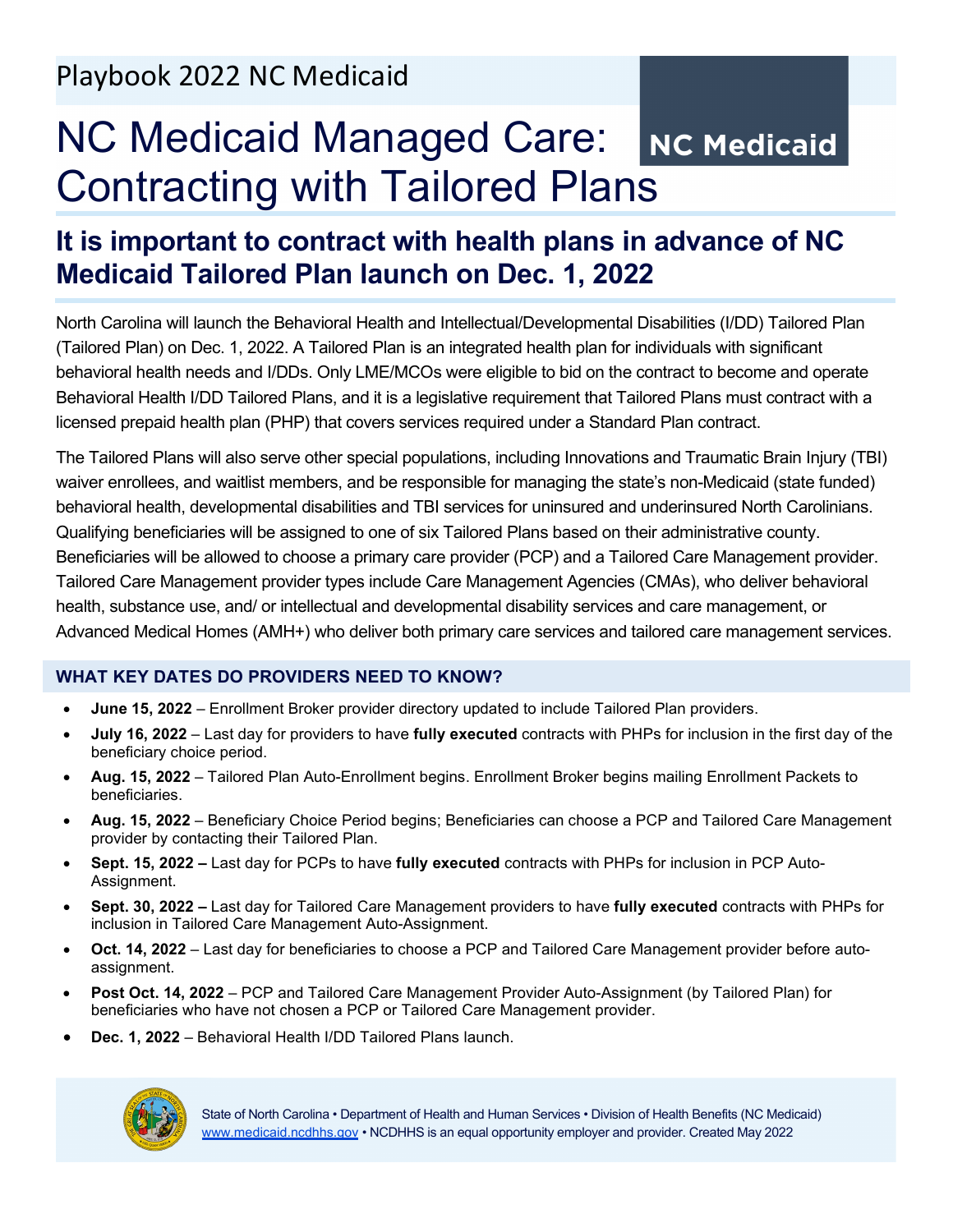# **ARE PROVIDERS REQUIRED TO CONTRACT WITH ALL TAILORED PLANS?**

No. While we encourage providers to contract with each Tailored Plan in their service area, providers can contract with as many or as few as they desire. However, PCPs who contract with fewer Tailored Plans risk losing beneficiaries. Tailored Plans are encouraged to contract with providers outside of the Tailored Plan's region to ensure services to meet members' accessibility needs.

# **DO PROVIDERS NEED TO CONTRACT WITH TAILORED PLANS IF THEY ARE ALREADY CONTRACTED WITH THE STANDARD PLAN A TAILORED PLAN WILL USE?**

A provider wishing to participate in a Tailored Plan network should contact the Tailored Plan to discuss how the provider may participate in the Tailored Plan's network. If the Tailored Plan's partnership with a Standard Plan includes leveraging the Standard Plan's existing provider network, then the provider will receive a referral to the Standard Plan partner to discuss the participation. Under a leveraged network, a provider could have the option to add the Tailored Plan program network to its existing network participation agreement for the Standard Plan program, and therefore may not need a new, separate contract. Contracting contacts for Tailored Plans can be found at [https://medicaid.ncdhhs.gov/health](https://medicaid.ncdhhs.gov/health-plans#behavioral-health-idd-tailored-plans)[plans#behavioral-health-idd-tailored-plans.](https://medicaid.ncdhhs.gov/health-plans#behavioral-health-idd-tailored-plans)

# **WHAT ARE THE TAILORED PLANS' CONTRACTING RESPONSIBILITIES WITH PROVIDERS?**

The Department expects Tailored Plans to negotiate with any willing physical health services or pharmacy services provider in good faith. Tailored Plans may only exclude eligible providers from their physical health services or pharmacy services networks if the provider refuses to accept network rates. Tailored Plans have the authority to maintain a closed network for behavioral health, I/DD and TBI services, and may exclude such providers from their behavioral health, I/DD, or TBI networks if it has a sufficient network of providers of that type.

Providers of behavioral health I/DD and TBI services wishing to participate in a Tailored Plan's network or seeking to check on the status of a contract should contact the Tailored Plan directly regarding contracting with the Tailored Plan. Contracting contacts for Tailored Plans can be found at [https://medicaid.ncdhhs.gov/health-plans#behavioral-health-idd-tailored-plans.](https://medicaid.ncdhhs.gov/health-plans#behavioral-health-idd-tailored-plans)

# **WHAT CAN PROVIDERS EXPECT FROM THE PARTNERSHIPS BETWEEN TAILORED PLANS AND STANDARD PLANS?**

All Tailored Plans are required to contract with an entity that:

- 1. Holds a PHP license and,
- 2. Covers the services required to be covered under a Standard Plan benefit contract.

The partnerships vary between Tailored Plans. The level of the Standard Plan's involvement in the provider network and provider contracting also varies. In general, Tailored Plans may leverage all or part of their Standard Plan partner's provider network and provider contracts. A Tailored Plan can also leverage their Standard Plan partner to assist with paying claims.

The information included in the tables below provides a high-level overview of some of the Tailored Plans' contracted partners and vendors. It is not intended to be a comprehensive list, but rather to provide a general insight into the networks for the Tailored Plans. The Department has provided contact information below for any provider wishing to contract with a given Tailored Plan. This information may change over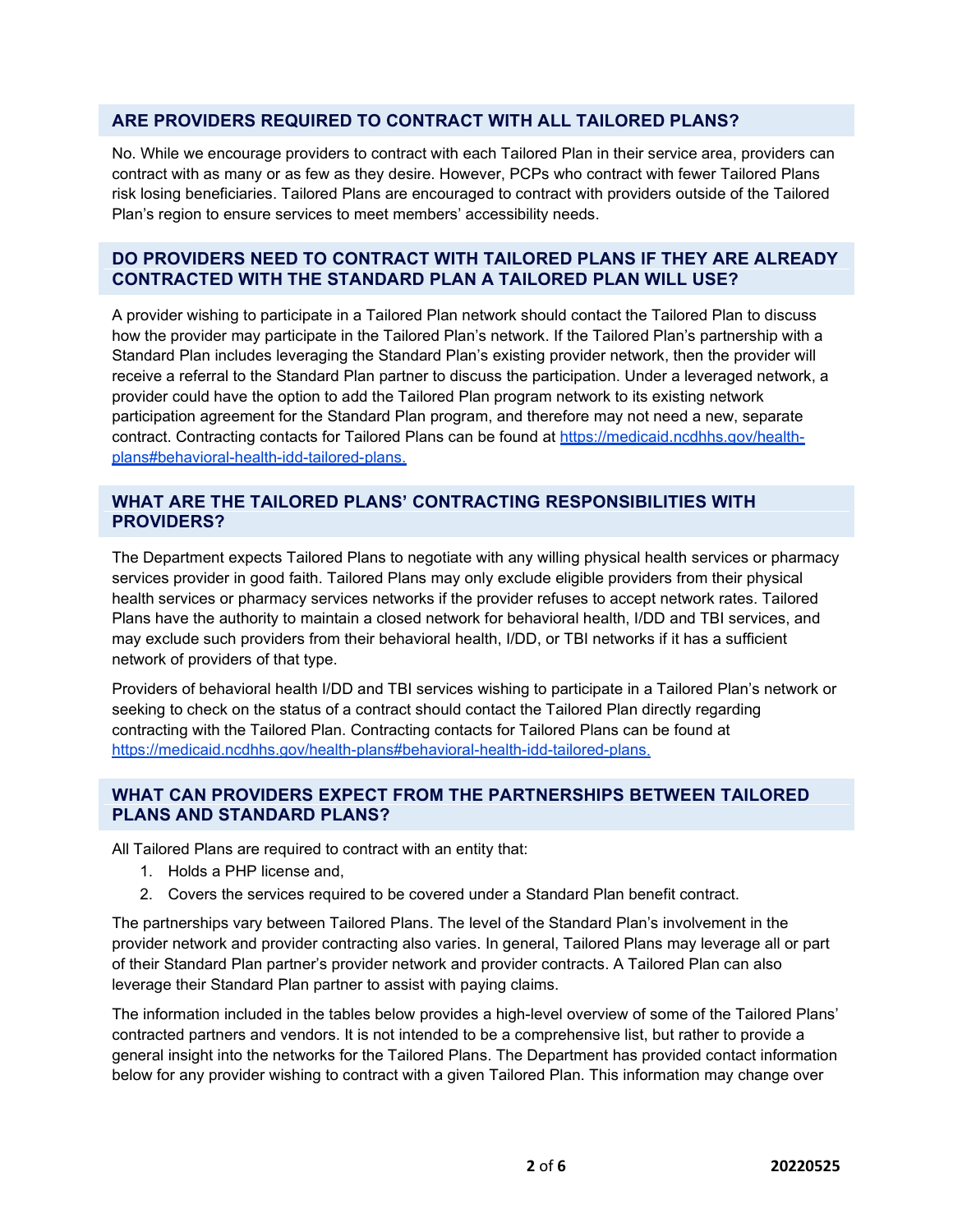time, so the Department strongly advises providers to reach out to the Tailored Plans for the most up to date information.

Note: If a Tailored Plan has an agreement with a Standard Plan to provide, administer or manage the Tailored Plan's physical health network or an agreement with a Pharmacy Benefit Manager (PBM) to provide, administer or manage the Tailored Plan's pharmacy health network, the Tailored Plan should refer an eligible provider of physical health services or pharmacy services to the partnering Standard Plan or PBM to discuss contracting.

This information is accurate as of April 19, 2022. Providers should reach out to the Tailored Plans directly to verify information.

| <b>Tailored</b><br>Plan | Partners and Vendors as of 4/19/2022      |                                                                                                    |                              |                                                              |                                |                                                                                                                                                                                                    |  |  |  |
|-------------------------|-------------------------------------------|----------------------------------------------------------------------------------------------------|------------------------------|--------------------------------------------------------------|--------------------------------|----------------------------------------------------------------------------------------------------------------------------------------------------------------------------------------------------|--|--|--|
|                         | <b>Standard</b><br>Plan<br><b>Partner</b> | <b>Hospital</b><br>Contracting<br>$L$ ead <sup>1</sup>                                             | <b>NEMT</b><br><b>Broker</b> | <b>Pharmacy</b><br><b>Benefit</b><br><b>Manager</b><br>(PBM) | <b>Vision</b><br>Administrator | <b>Specialties</b>                                                                                                                                                                                 |  |  |  |
| <b>Alliance</b>         | WellCare                                  | Alliance                                                                                           | ModivCare                    | <b>Navitus</b>                                               | Avesis                         | Northwood: Durable<br><b>Medical Equipment</b><br>$(DME)$ ;<br><b>WellCare: Complex</b><br>Labs, Cardiac Imaging,<br>Radiation Oncology,<br>Musculoskeletal.<br>Orthopedics, Imaging<br>Procedures |  |  |  |
| Eastpointe              | WellCare                                  | Eastpointe/<br>WellCare                                                                            | <b>MTM</b>                   | <b>Express</b><br>Scripts                                    | WellCare                       | WellCare (please reach<br>out to Tailored Plan<br>directly with questions)                                                                                                                         |  |  |  |
| <b>Partners</b>         | Carolina<br>Complete<br>Health            | Carolina<br><b>Complete Health</b><br>for Physical<br>Health: Partners<br>for Behavioral<br>Health | ModivCare                    | CVS<br>Caremark                                              | Envolve Vision                 | Carolina Complete<br>Health                                                                                                                                                                        |  |  |  |
| <b>Sandhills</b>        | AmeriHealth                               | Sandhills Center/<br>AmeriHealth                                                                   | ModivCare                    | PerformRx                                                    | AmeriHealth                    | AmeriHealth                                                                                                                                                                                        |  |  |  |
| <b>Trillium</b>         | Carolina<br>Complete<br>Health            | Trillium / Carolina<br>Complete Health                                                             | ModivCare                    | PerformRx                                                    | Envolve                        | Carolina Complete<br>Health                                                                                                                                                                        |  |  |  |
| Vaya                    | WellCare                                  | Vaya                                                                                               | ModivCare                    | <b>Navitus</b>                                               | Vaya                           | Vaya/ Utilization<br>Management (UM)<br>subcontractors TBD                                                                                                                                         |  |  |  |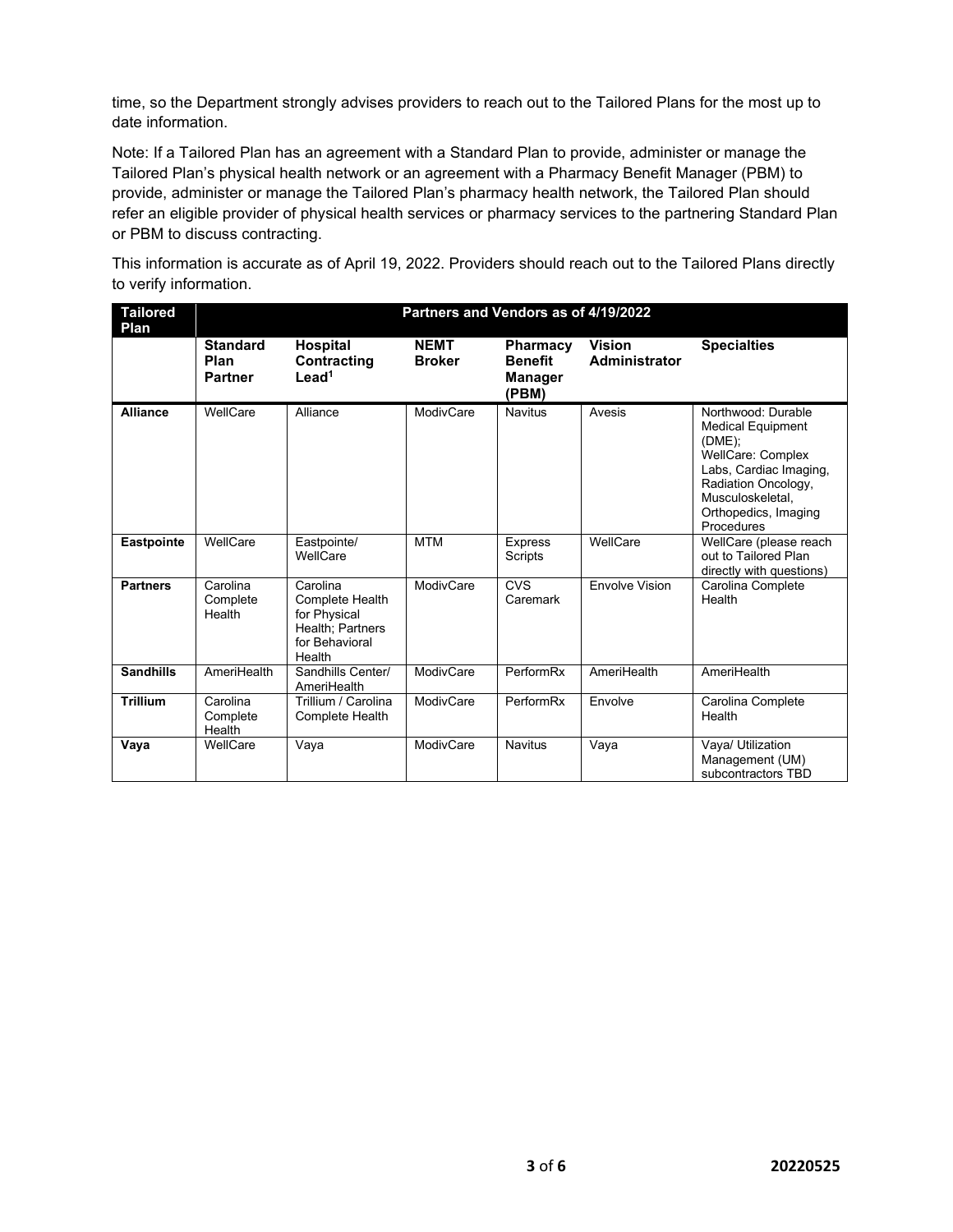#### Regional Behavioral Health and Intellectual/Developmental Disability Tailored Plans -Projected County Alignments at Tailored Plan Launch for December 1, 2022



|                         | This map shows projected county assignments based on<br>disengagements/transitions completed or approved as of 12/1/21.                                                                                                                                                                                   |                                                                                                                                               |                                                                                                                                             |                                                |                                      |
|-------------------------|-----------------------------------------------------------------------------------------------------------------------------------------------------------------------------------------------------------------------------------------------------------------------------------------------------------|-----------------------------------------------------------------------------------------------------------------------------------------------|---------------------------------------------------------------------------------------------------------------------------------------------|------------------------------------------------|--------------------------------------|
| <b>Tailored</b><br>Plan | <b>Catchment</b><br>Area <sup>2</sup>                                                                                                                                                                                                                                                                     | <b>Claims</b><br>Payment <sup>3</sup>                                                                                                         | Catchment Area and Operational Information as of 4/19/2022<br>Prior<br>Authorizations <sup>3</sup>                                          | Primary<br>Care /<br><b>AMH</b><br>Contracting | $AMH+l$<br><b>CMA</b><br>Contracting |
| <b>Alliance</b>         | Cumberland, Durham, Johnston,<br>Orange, Mecklenburg, Wake                                                                                                                                                                                                                                                | Alliance                                                                                                                                      | Alliance                                                                                                                                    | Alliance                                       | Alliance                             |
| Eastpointe              | Duplin, Edgecombe, Greene, Lenoir,<br>Robeson, Sampson, Scotland,<br>Wayne, Wilson, Warren                                                                                                                                                                                                                | Eastpointe                                                                                                                                    | Eastpointe                                                                                                                                  | WellCare                                       | Eastpointe                           |
| <b>Partners</b>         | Burke, Cabarrus, Catawba,<br>Cleveland, Davie, Forsyth, Gaston,<br>Iredell, Lincoln, Rutherford, Stanly,<br>Surry, Union, Yadkin                                                                                                                                                                          | Partners                                                                                                                                      | Partners                                                                                                                                    | Carolina<br>Complete<br>Health                 | Partners                             |
| <b>Sandhills</b>        | Anson, Davidson, Guilford, Harnett,<br>Hoke, Lee, Montgomery, Moore,<br>Randolph, Richmond, Rockingham                                                                                                                                                                                                    | AmeriHealth/<br>Sandhills Center                                                                                                              | Sandhills Center                                                                                                                            | AmeriHealth                                    | Sandhills<br>Center                  |
| <b>Trillium</b>         | Bladen, Brunswick, Carteret,<br>Columbus, Beaufort, Bertie, Camden,<br>Chowan, Craven, Currituck, Dare,<br>Gates, Halifax, Hertford, Hyde,<br>Jones, Martin, Nash, New Hanover,<br>Onslow, Pender, Northampton,<br>Pamlico, Pasquotank, Perquimans,<br>Pitt, Tyrrell, Washington                          | Trillium/ Carolina<br><b>Complete Health</b><br>(Behavioral health)<br>with Trillium:<br>Physical health<br>with Carolina<br>Complete Health) | Trillium/Carolina<br><b>Complete Health</b><br>(Behavioral health<br>with Trillium;<br>Physical health<br>with Carolina<br>Complete Health) | Carolina<br>Complete<br>Health                 | Trillium                             |
| Vaya                    | Alamance, Alexander, Alleghany,<br>Ashe, Avery, Buncombe, Caldwell,<br>Caswell, Chatham, Cherokee, Clay,<br>Franklin, Graham, Granville,<br>Haywood, Henderson, Jackson,<br>Macon, Madison, McDowell, Mitchell,<br>Person, Polk, Rowan, Stokes, Swain,<br>Transylvania, Vance, Watauga,<br>Wilkes, Yancey | Vaya                                                                                                                                          | Vaya                                                                                                                                        | Vaya                                           | Vaya                                 |

<sup>1</sup> Refers both to behavioral health and physical health contracting and services provided in an inpatient setting; please reach out directly to Tailored Plans for further information.

<sup>2</sup> Counties mapped https://www.ncdhhs.gov/providers/lmemco-directory

<sup>3</sup> Does not necessarily include NEMT, PBM or other specialty areas; please reach out directly to Tailored Plans for further information.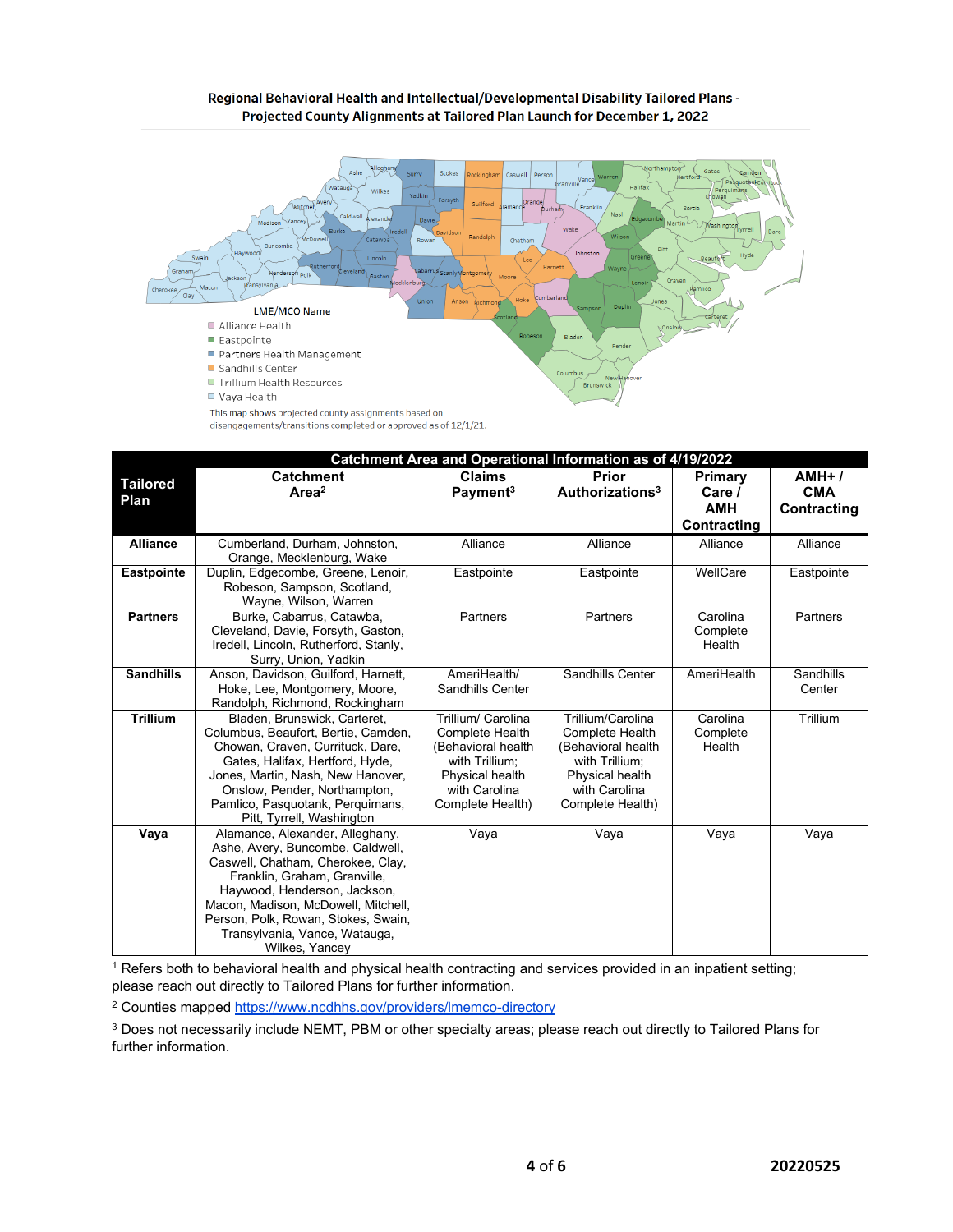# **HOW WILL BENEFICIARIES CHOOSE OR BE ENROLLED INTO A TAILORED PLAN?**

Beneficiaries who qualify for a Tailored Plan will be auto-enrolled into a Tailored Plan on Aug. 15, 2022, based on:

- 1. Their administrative county (The county that manages the beneficiary's Medicaid case),
- 2. Special population considerations (e.g. Innovations and TBI Waiver beneficiaries and services for non-Medicaid (state-funded) mental health, substance use, I/DD or TBI),
- 3. A lookback period of 24 months (e.g. Claims history, diagnosis of psychotic disorder, use of clozapine, two or more episodes of using behavioral health crisis services),
- 4. If a beneficiary was disenrolled solely because they lost Medicaid or NC Health Choice eligibility for two months or less.

# **HOW WILL BENEFICIARIES CHOOSE OR BE ASSIGNED TO A PCP AND TAILORED CARE MANAGEMENT PROVIDER?**

Following Tailored Plan auto-enrollment, the NC Medicaid Enrollment Broker will begin sending enrollment notices to beneficiaries. Enrollment notices will include Tailored Plan enrollment information and health care choices and explain how beneficiaries can choose a PCP and Tailored Care Management provider.

Beneficiaries will be allowed to choose a PCP and Tailored Care Management provider during the Choice Period beginning Aug. 15, 2022, until Oct. 14, 2022, by contacting their Tailored Plan. Beneficiaries who do not choose a PCP or Tailored Care Management provider during this time frame will be auto-assigned a PCP and Tailored Care Management provider on Oct. 15, 2022.

# **WHAT IS THE SIGNIFICANCE OF PCP ASSIGNMENT?**

Primary and preventative care is central to Medicaid's care delivery system. Each member should have a primary care practice that helps ensure a member receives all preventive and primary care and that specialty care is coordinated.

# **WHO ARE THE TAILORED PLAN EXEMPT AND EXCLUDED POPULATIONS?**

Beneficiaries who are "exempt" **may enroll** in NC Medicaid Managed Care on an opt-in basis, if they meet other eligibility requirements for being enrolled in NC Medicaid Managed Care.

Most exempt populations receive their Medicaid coverage through NC Medicaid Direct. Physical health services are managed by NC Medicaid Direct, and behavioral health services are managed by a Local Management Entity/Managed Care Organization (LME/MCO). Exempt beneficiaries may choose to enroll in NC Medicaid Managed Care or NC Medicaid Direct at any time, upon request to the Enrollment Broker. Exempt populations are:

1. Federally recognized tribal members and individuals who qualify for services through Indian Health Service (IHS)

Beneficiaries who are "excluded" cannot enroll in NC Medicaid Managed Care. Excluded populations receive their Medicaid coverage through NC Medicaid Direct. Physical health services are managed by NC Medicaid Direct, and behavioral health services are managed by a Local Management Entity/Managed Care Organization (LME/MCO). Excluded populations are:

- 1. Children who receive Community Alternatives Program for Children (CAP/C) services
- 2. People who receive Community Alternatives Program for Disabled Adults (CAP/DA) services
- 3. People who are medically needy
- 4. People in the Health Insurance Premium Payment (HIPP) program